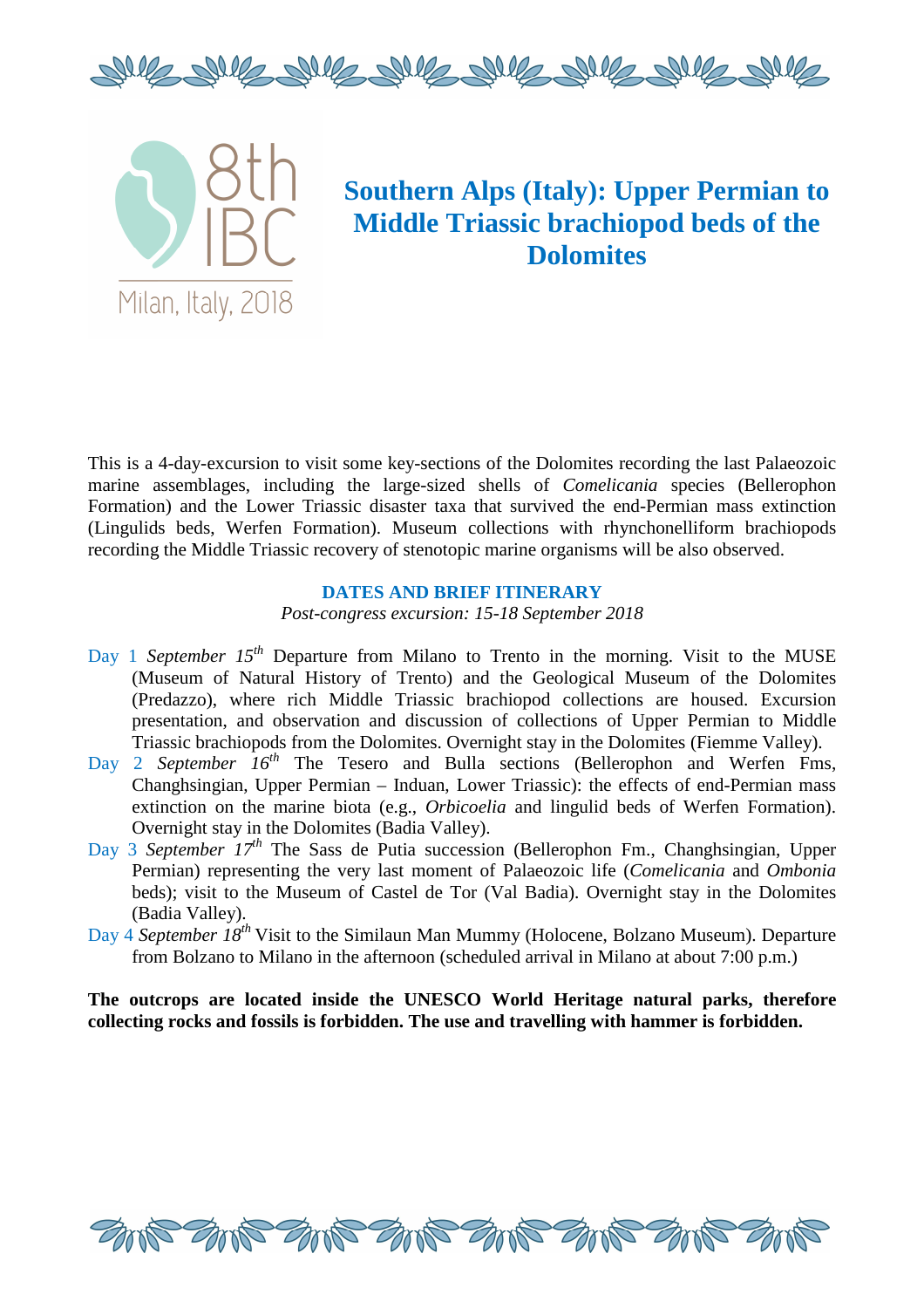

## **ORGANIZERS**

Renato Posenato *Università di Ferrara* renato.posenato@unife.it Maurizio Gaetani *Università di Milano* Lucia Angiolini *Università di Milano* Davide Bassi *Università di Ferrara* Michele Morsilli *Università di Ferrara* Massimo Bernardi *Muse, Trento* Simonetta Cirilli *Università di Perugia* Roberto Rettori *Università di Perugia* Amalia Spina *Università di Perugia* Maria Cristina Perri *Università di Bologna* Herwig Prinoth *Museum Ladin Castel de Tor, Bolzano* 

#### **DEPARTURE PLACE**

Milano

## **RETURN PLACE**

Milano

#### **EXCURSION FEE AND DEADLINES**

January  $31<sup>st</sup>$ , 2018: pre-registration on the website.

April 30<sup>th</sup>, 2018: **payment of 850 euro in double room, 950 euro in single room.** 

Guide book, museum tickets, travel from Milano to Dolomites and return, meals and hotel accommodation in double rooms are included in the field-trip fee.

Only a limited number of single rooms is available. So please specify in advance if you need a single room.

# **ACCOMMODATION Hotel**

#### **TRANSPORTATION**

Bus/minibus

# **NUMBER OF PARTICIPANTS**

15– 25 participants

# **PHYSICAL DIFFICULTY**

The outcrops are located along roads or paths at altitudes ranging from 1,000 m to 2,100 m a.s.l. The participants need to have a good level of physical fitness in order to walk on long and steep paths.

**Neither the organizers nor the field excursion leaders can offer insurance covering illness or injury for individuals. Participants are advised to take out their own personal health and travel insurance for their trip.**

**The Conference organizers cannot accept liability for personal accidents or loss of or damage to private property of participants, either during or indirectly arising from the field trips.**